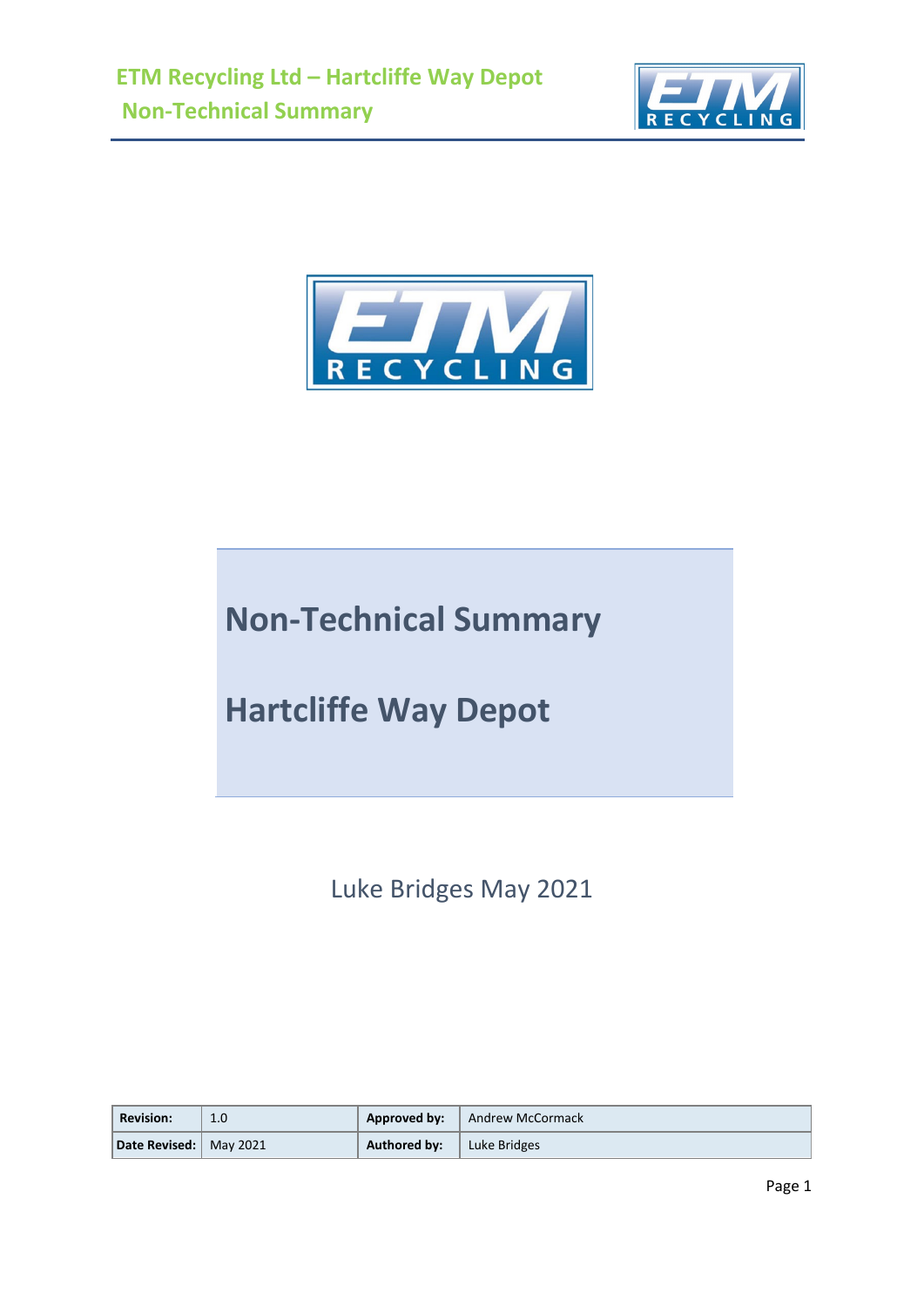

## 1. Introduction

This document forms the application for a new bespoke environmental permit for a waste treatment site under the Environmental Permitting Regulations 2016. The applicant and operator of the waste facility is ETM Recycling Ltd and their site is located at 77 Hartcliffe Way, Bristol, England BS3 5SB.

This non-technical summary outlines the details of the application and the proposed activities to be carried out by ETM Recycling Ltd on site.

In addition to this non-technical summary, the following documents have been produced and reviewed to support this bespoke permit application:

- The relevant Environment Agency application forms (Parts A, B2, B4 and F1)
- Supporting drawings (Site Layout Plan and Site Location Plan)
- Site Condition Report a document detailing the current condition of the area of land to be included in the permit boundary
- Environmental H1 Risk Assessment
- Dust Management Plan
- Environmental Management System
- Fire Prevention Plan
- Quality Protocol
- Flood Risk Assessment

## 2. Application

#### 2.1 Permit Application

ETM Recycling Ltd seek to apply for a new Bespoke Environmental Permit under the Environmental Permitting Regulations 2016. ETM Recycling Ltd currently hold an S2 exemption that allows the storage of metal on site, the new proposed activities require a new bespoke environmental permit. The site benefits from having an active foul sewer connection forming a positive drainage system on site.

#### 2.2Permitted Activities

The proposed activities are 1.16.13 Physical treatment of hazardous waste (for metal and WEEE recycling) and 1.16.14 Physical and chemical treatment of waste (for gully waste treatment). The site will be used for metal and WEEE treatment and recovery, and gully waste dewatering. Activities will include the storage, treatment and recovery of metals, WEEE and gully waste. The waste will then be removed off site for further processing.

The facility has been designed and will be operated to ensure compliance with all relevant requirements of the Environment Agency and the Environmental Permitting Regulations 2016.

The proposed activities covered by the Environmental Permitting (England and Wales) Regulations 2016 are provided in Table 1 below.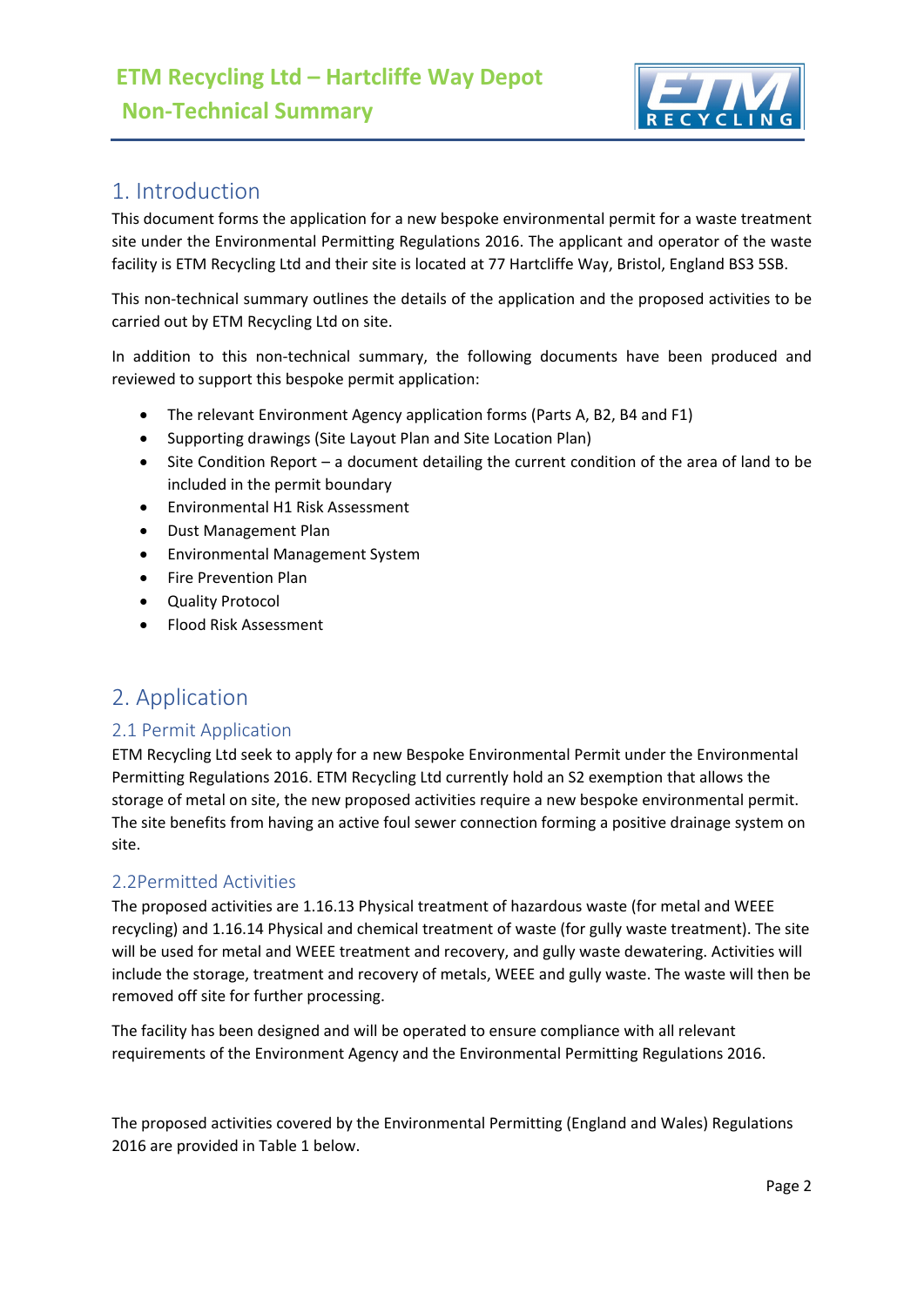

| <b>Description of Activities</b>                                                  | <b>Limits of Activities</b>                       |
|-----------------------------------------------------------------------------------|---------------------------------------------------|
| R13: Storage of wastes pending any of the                                         | Treatment consisting only of sorting,             |
| operations numbered R1 to R12 (excluding                                          | dismantling, separation, shredding, screening,    |
| temporary storage, pending collection, on the                                     | grading, baling, shearing, compacting, crushing,  |
| site where it is produced)                                                        | drying, granulation, repair or refurbishment, or  |
|                                                                                   | cutting of waste for recovery.                    |
| R3: Recycling/reclamation of organic<br>substances which are not used as solvents |                                                   |
|                                                                                   | There shall be no treatment of WEEE containing    |
| R4: Recycling/reclamation of metals and metal                                     | ozone depleting substances.                       |
| compounds                                                                         |                                                   |
|                                                                                   | There shall be no treatment of batteries except   |
| R5: Recycling/reclamation of other inorganic                                      | for sorting.                                      |
| materials                                                                         |                                                   |
|                                                                                   | There shall be no mechanical treatment of         |
| D9: Physico-chemical treatment not specified                                      | cooling equipment or display equipment.           |
| elsewhere which results in final compounds or                                     |                                                   |
| mixtures which are discarded by means of any                                      | The maximum quantity of non-hazardous             |
| of the operations numbered D1 to D12                                              | waste subjected to a shredding operation shall    |
|                                                                                   | not exceed 75 tonnes per day.                     |
| D15: Storage pending any of the operations                                        |                                                   |
| numbered D1 to D14 (excluding temporary                                           | The maximum quantity of hazardous waste           |
| storage, pending collection, on the site where it                                 | treated for disposal or recovery shall not        |
| is produced)                                                                      | exceed 10 tonnes per day. This does not include   |
|                                                                                   | the manual sorting, manual dismantling, repair    |
|                                                                                   | or refurbishment of WEEE.                         |
|                                                                                   |                                                   |
|                                                                                   | Physical treatment consisting of manual           |
|                                                                                   | sorting, separation, mineral drying, screening or |
|                                                                                   | crushing of waste into different components for   |
|                                                                                   | disposal (no more than 50 tonnes per day).        |
|                                                                                   | Secure storage of waste pending treatment.        |
|                                                                                   | Wastes shall be stored for no longer than 1 year  |
|                                                                                   | prior to disposal or 3 years prior to recovery.   |

#### **Table 1** – Proposed list of waste activities on site at Hartcliffe Way Depot

## 2.3 Accepted Waste Streams

As part of this permit application, ETM Recycling Ltd seek to obtain all codes listed in Table 2 below, these codes are based on the SR2015 No 3 Environmental Permit plus a number of additional codes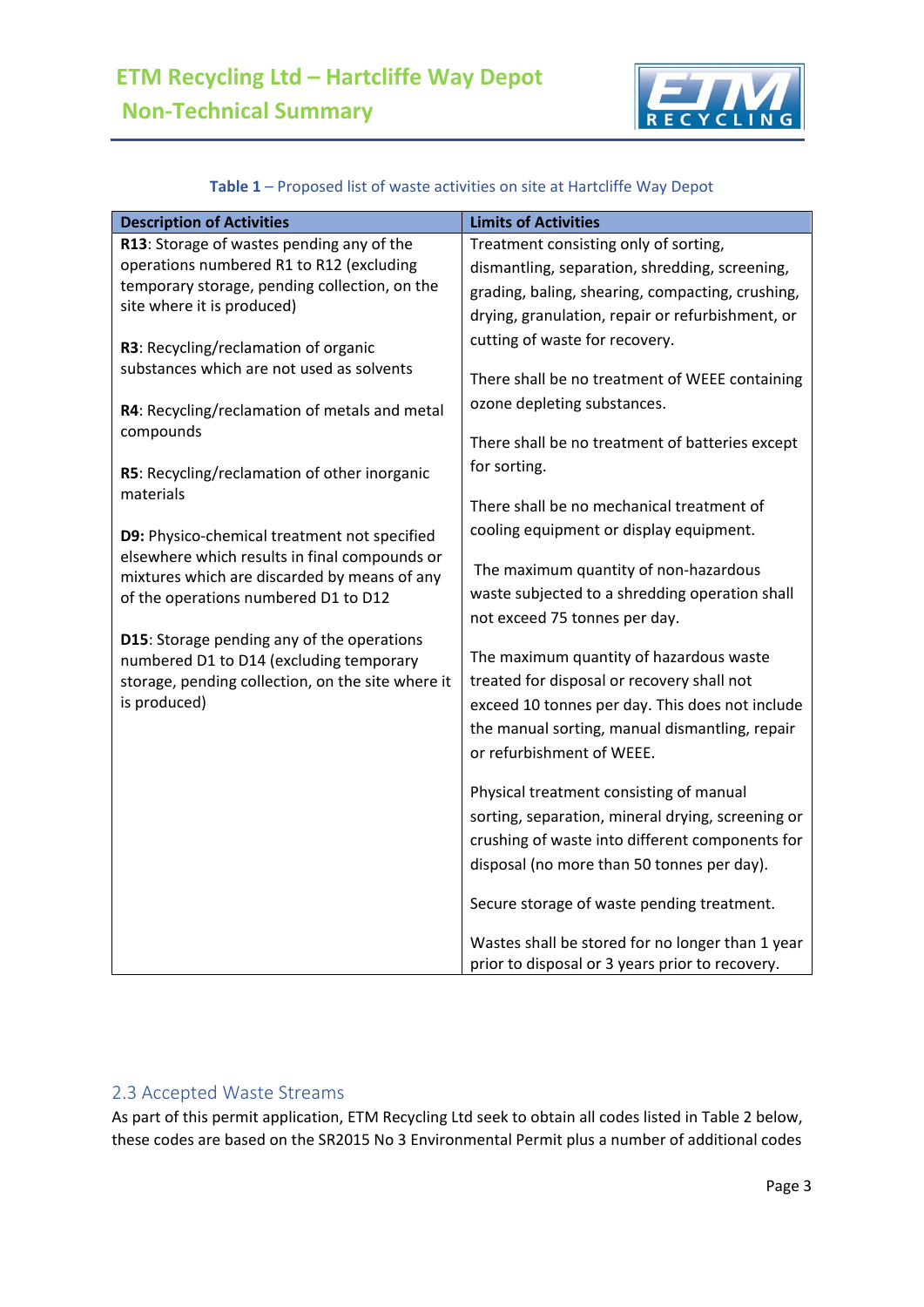

for the proposed activities. The materials would be imported in bulk by ETM Recycling Ltd from their Materials Recovery Facility located at Ashton Gate.

| <b>Waste Code Description</b> |                                                                                                           |  |  |  |
|-------------------------------|-----------------------------------------------------------------------------------------------------------|--|--|--|
| 02 01 10                      | Waste metal                                                                                               |  |  |  |
| 09 01 11                      | Single-use cameras containing batteries included in 16 06 01,16 06 02 or 16 06 03                         |  |  |  |
| 090112                        | Single-use cameras containing batteries other than those mentioned in 09 01 11                            |  |  |  |
| 12 01 01                      | Ferrous metal filings and turnings                                                                        |  |  |  |
| 12 01 03                      | Non-ferrous metal filings and turnings                                                                    |  |  |  |
| 15 01 04                      | Metallic packaging                                                                                        |  |  |  |
| 15 01 06                      | Mixed packaging                                                                                           |  |  |  |
| 16 01 06                      | End-of-life vehicles containing neither liquids nor other hazardous components                            |  |  |  |
| 16 01 17                      | Ferrous metal                                                                                             |  |  |  |
| 16 01 18                      | Non-ferrous metal                                                                                         |  |  |  |
| 16 01 22                      | Discarded components not otherwise specified                                                              |  |  |  |
| 16 02 09*                     | Transformers and capacitors containing PCBs                                                               |  |  |  |
| 16 02 10*                     | Discarded equipment containing or contaminated by PCBs other than those mentioned<br>in 16 02 09          |  |  |  |
| 16 02 11*                     | Discarded equipment containing chlorofluorocarbons, hydrochlorofluorocarbons and<br>hydrofluorocarbons    |  |  |  |
| 16 02 12*                     | Discarded equipment containing free asbestos                                                              |  |  |  |
| 16 02 13*                     | Discarded equipment containing hazardous components other than those mentioned<br>in 16 02 09 to 16 02 12 |  |  |  |
| 16 02 14                      | Discarded equipment other than those mentioned in 16 02 09 to 16 02 13                                    |  |  |  |
| 16 02 15*                     | Hazardous components removed from discarded equipment                                                     |  |  |  |
| 16 02 16                      | Components removed from discarded equipment other than those mentioned in 16 02<br>15                     |  |  |  |
| 16 06 01*                     | Lead batteries                                                                                            |  |  |  |
| 16 06 02*                     | Ni-Cad batteries                                                                                          |  |  |  |
| 16 06 03*                     | Mercury-containing batteries                                                                              |  |  |  |
| 16 06 04                      | Alkaline batteries (except 16 06 03)                                                                      |  |  |  |
| 16 06 05                      | Other batteries and accumulators                                                                          |  |  |  |
| 17 04 01                      | Copper, bronze, brass                                                                                     |  |  |  |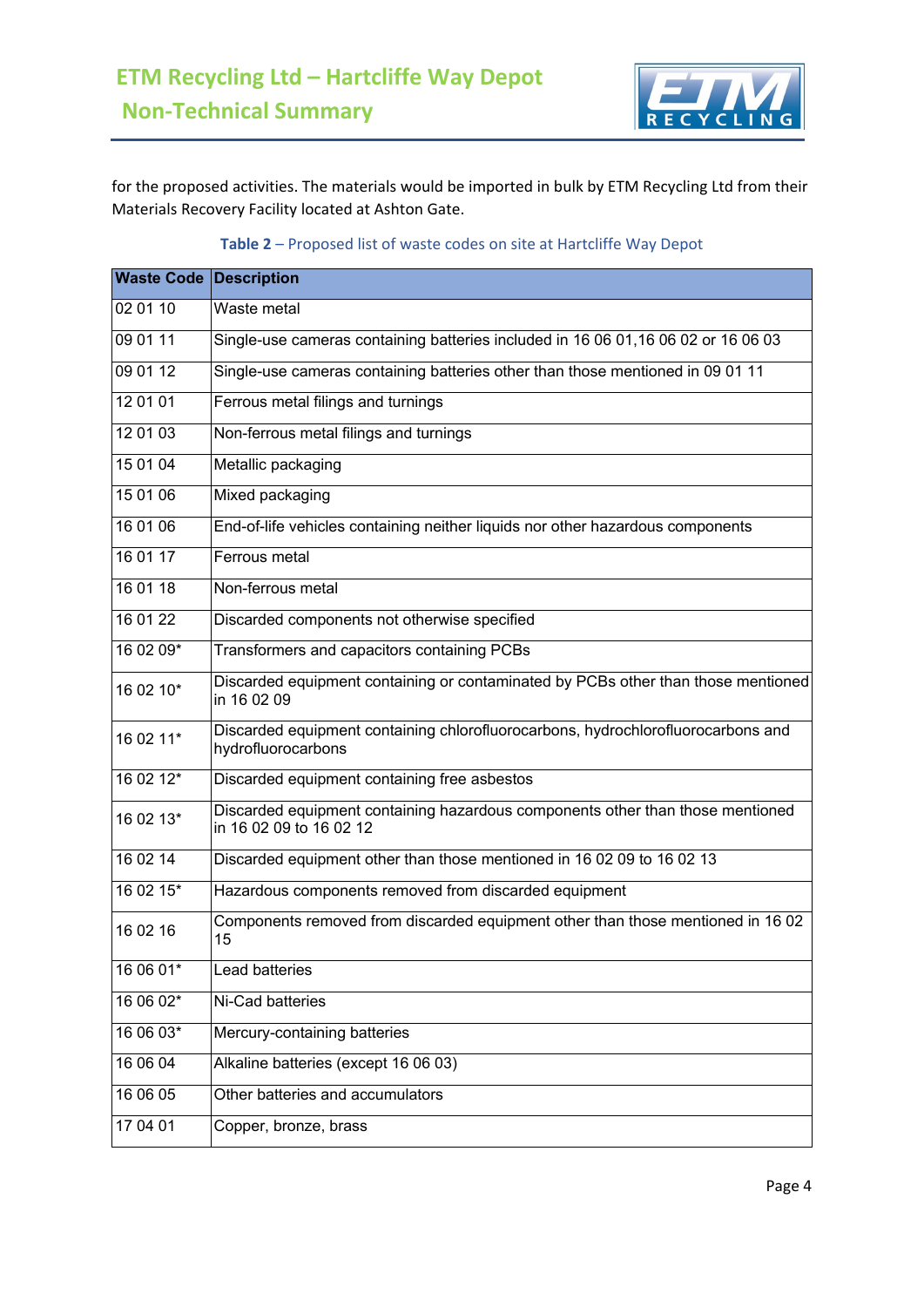# **ETM Recycling Ltd – Hartcliffe Way Depot**

**Non-Technical Summary**



| 17 04 02  | Aluminium                                                                                                                                   |
|-----------|---------------------------------------------------------------------------------------------------------------------------------------------|
| 17 04 03  | Lead                                                                                                                                        |
| 17 04 04  | Zinc                                                                                                                                        |
| 17 04 05  | Iron and steel                                                                                                                              |
| 17 04 06  | Tin                                                                                                                                         |
| 17 04 07  | <b>Mixed metals</b>                                                                                                                         |
| 17 04 11  | Cables other than those mentioned in 17 04 10                                                                                               |
| 19 01 02  | Ferrous materials removed from bottom ash                                                                                                   |
| 19 10 01  | Iron and steel waste                                                                                                                        |
| 19 10 02  | Non-ferrous waste                                                                                                                           |
| 19 12 02  | Ferrous metal                                                                                                                               |
| 19 12 03  | Non-ferrous metal                                                                                                                           |
| 19 12 12  | Other wastes (including mixtures of materials) from mechanical treatment of wastes<br>other than those mentioned in 19 12 11                |
| $200121*$ | Fluorescent tubes and other mercury-containing waste                                                                                        |
| $200123*$ | Discarded equipment containing chlorofluorocarbons                                                                                          |
| 20 01 33* | Batteries and accumulators included in 16 06 01, 16 06 02 or 16 06 03 and unsorted<br>batteries and accumulators containing these batteries |
| 20 01 34  | Batteries and accumulators other than those mentioned in 20 01 33                                                                           |
| 20 01 35* | Discarded electrical and electronic equipment other than those mentioned in 20 01 21<br>and 20 01 23 containing hazardous components        |
| 20 01 36  | Discarded electrical and electronic equipment other than those mentioned in 20 01 21,<br>20 01 23 and 20 01 35                              |
| 20 01 40  | <b>Metals</b>                                                                                                                               |
| 20 03 03  | Street-cleaning residues                                                                                                                    |

## 2.4 Waste Operations

2.4.1 The activities shall be operated using the techniques and, in the manner, described in Table 3 below.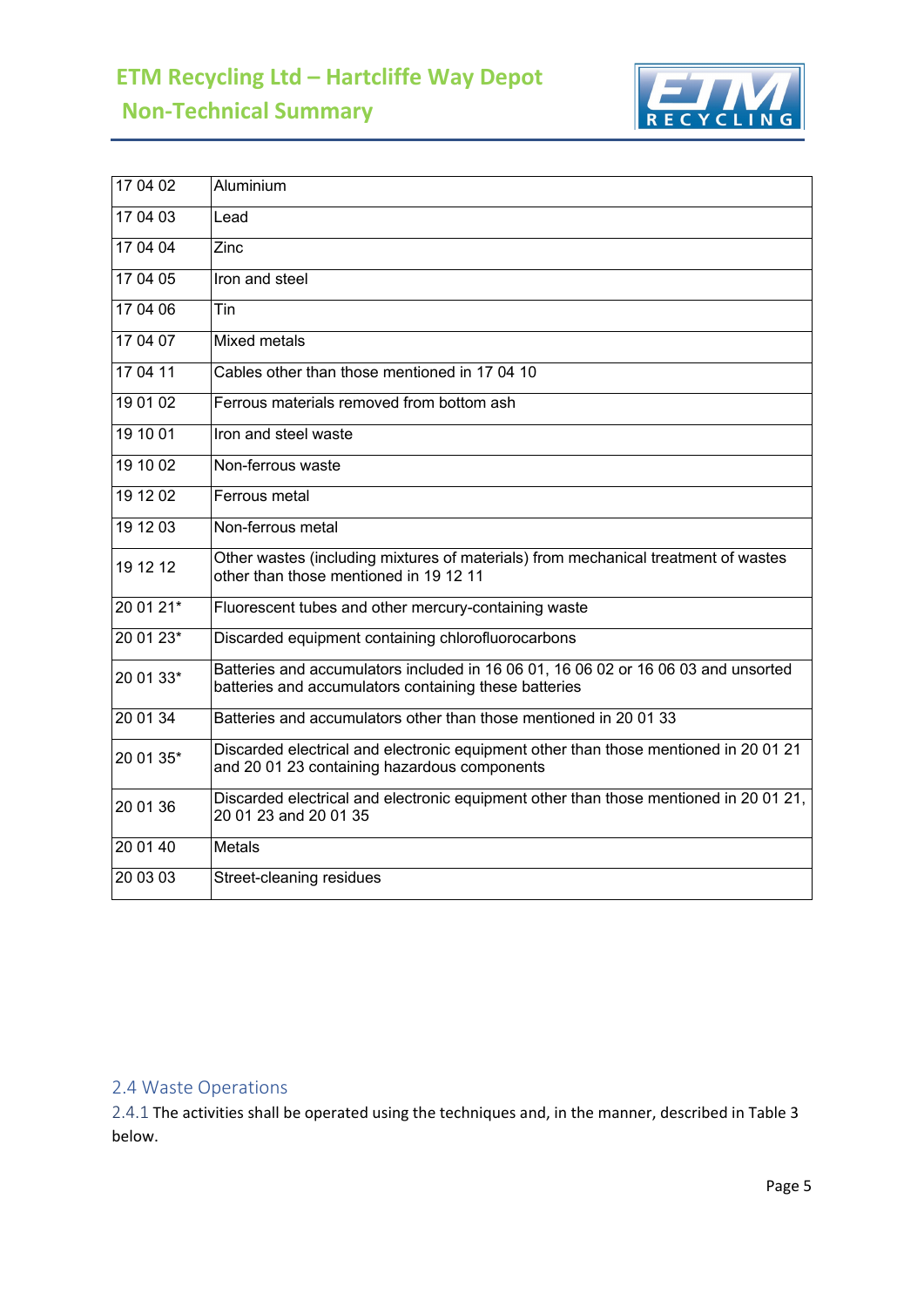

## **Table 3** – Operating Techniques

| <b>Operating Techniques</b> |                                                                                                                                                                                                                                                                                                                                                                                                                                                                   |  |  |  |
|-----------------------------|-------------------------------------------------------------------------------------------------------------------------------------------------------------------------------------------------------------------------------------------------------------------------------------------------------------------------------------------------------------------------------------------------------------------------------------------------------------------|--|--|--|
| 1.                          | The Operator will follow the Fire Prevention Plan approved by the Environment Agency.                                                                                                                                                                                                                                                                                                                                                                             |  |  |  |
|                             | 2. Treatment:<br>All treatment shall be carried out on an impermeable surface with sealed drainage<br>a)<br>system with provision of spillage collection facilities and, where appropriate,<br>decanters and cleanser degreasers.                                                                                                                                                                                                                                 |  |  |  |
|                             | b) Treatment of WEEE shall be carried out within a building provided with a<br>weatherproof covering.                                                                                                                                                                                                                                                                                                                                                             |  |  |  |
|                             | 3. Storage:<br>a) All WEEE, disassembled spare parts, components, materials and residues shall be<br>stored on an impermeable surface with sealed drainage system with provision of<br>spillage collection facilities and, where appropriate, decanters and cleanser<br>degreasers.                                                                                                                                                                               |  |  |  |
|                             | b)<br>Batteries, lamps, PCB/PCT containing capacitors and disassembled parts/components<br>containing liquids or hazardous wastes must be stored in dedicated, labelled, sealed<br>containers. Either the containers must provide weatherproof covering, or the<br>containers must be stored in areas with a weatherproof covering.                                                                                                                               |  |  |  |
|                             | The following shall be stored in areas with a weatherproof covering or in sealed<br>c)<br>containers providing weatherproof covering:<br>i) WEEE, disassembled spare parts and components that may be re-used or may be<br>used to provide spare parts<br>ii) Residues from any shredding or granulating operation<br>iii) Any WEEE containing liquids or hazardous waste which is damaged to the extent<br>that the liquid or hazardous waste could be released. |  |  |  |
|                             | Uncontaminated ferrous metal wastes or alloys and uncontaminated non-ferrous<br>d)<br>metal wastes shall be stored on hard standing or an impermeable surface.                                                                                                                                                                                                                                                                                                    |  |  |  |
|                             | All other wastes shall be stored on an impermeable surface with sealed drainage<br>e)<br>system.                                                                                                                                                                                                                                                                                                                                                                  |  |  |  |
| 4.                          | Buildings, covered areas or containers shall meet the following requirements:                                                                                                                                                                                                                                                                                                                                                                                     |  |  |  |
|                             | Buildings, covered areas or containers shall be designed, constructed and maintained<br>a)<br>to prevent ingress of rain and surface water.                                                                                                                                                                                                                                                                                                                       |  |  |  |
|                             | Rain and uncontaminated surface water shall be kept separate from contaminated<br>b)<br>water and other liquids.                                                                                                                                                                                                                                                                                                                                                  |  |  |  |
|                             | Containers shall be stored on an impermeable surface with sealed drainage system.<br>C)                                                                                                                                                                                                                                                                                                                                                                           |  |  |  |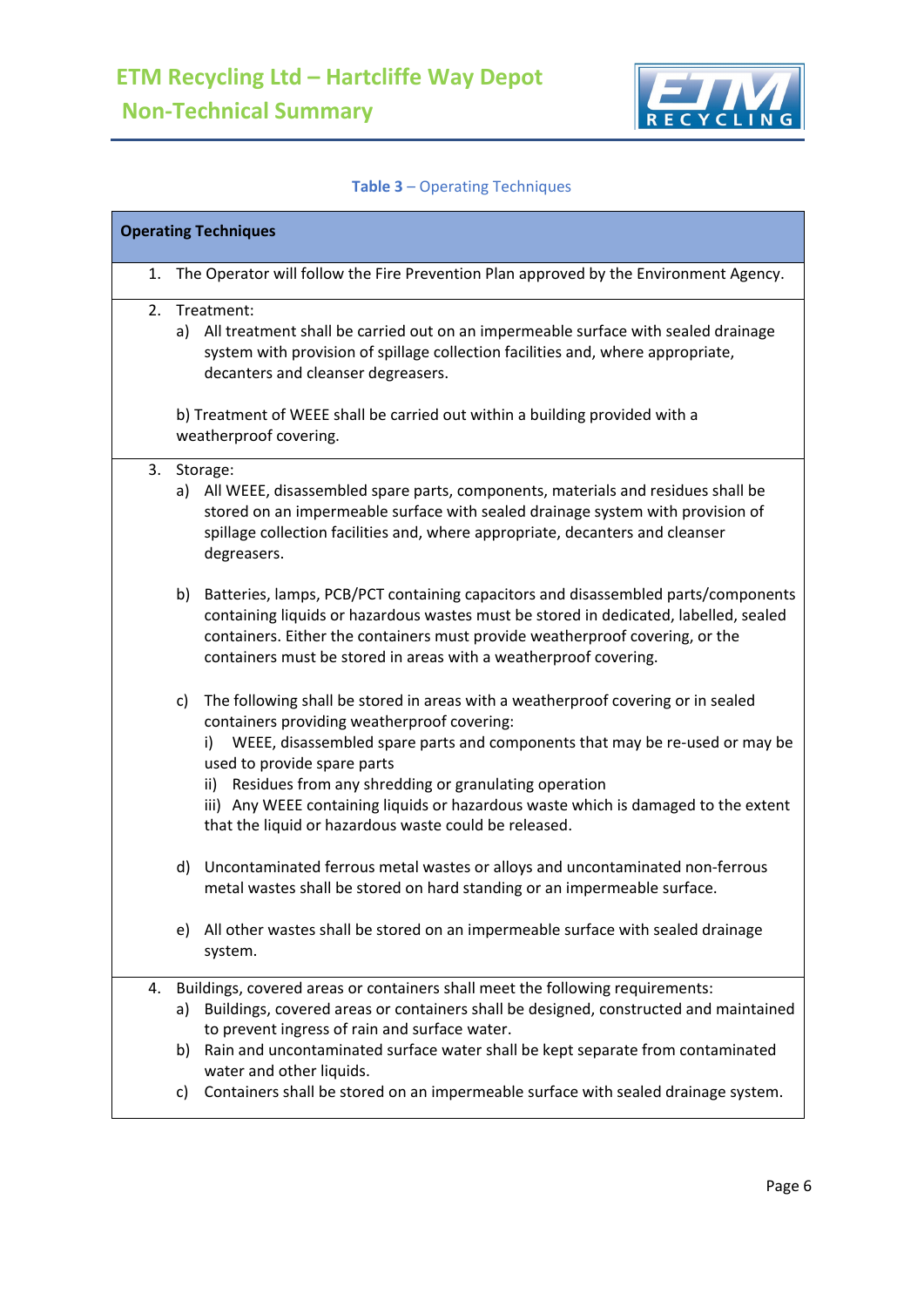

2.4.2 WEEE materials will be stored and treated in accordance with the WEEE Directive and BATRRT Guidance. They will be treated in the covered building on the site and the resulting materials stored inside.

2.4.3 Separately collected WEEE will be processed and the appropriate risk-associated substances, preparations and components will be removed and treated in accordance with the requirements of the environmental permit in Table 4.

#### **Table 4** – Processing of separately collected WEEE

#### **Substances, preparations and components to be removed from separately collected WEEE**

- Capacitors containing Polychlorinated biphenyls (PCB)
- Mercury-containing components, such as switches or backlighting lamps
- **Batteries**
- Printed circuit boards of mobile phones generally, and of other devices if the surface of the printed circuit board is greater than 10 square centimetres
- Toner cartridges, liquid and paste, as well as colour toner
- Plastic containing brominated flame retardants
- Asbestos waste and components which contain asbestos
- Cathode ray tubes
- Hydrofluorocarbons (HFC), or hydrocarbons (HC)
- Gas discharge lamps
- Liquid crystal displays (together with their casing where appropriate) of a surface greater than 100 square centimetres and all those back-lighted with gas discharge lamps
- External electric cables
- Components containing refractory ceramic fibres
- Components containing radioactive substances with the exception of components that are below the exemption thresholds set in Article 3 of and the Annex I to Council Directive 96/29/Euratom of 13 May 1996 laying down basic safety standards for the protection of the health of workers and the general public against the dangers arising from ionising radiation
- Electrolytic capacitors containing "substances of concern" (height > 25mm, diameter > 25 mm or proportionately similar volume)

#### 2.5 Expected Annual Waste Throughput Tonnages

Total volumes will not exceed standard rules permit limits of 75,000 tonnes annually. Of which, typically 50,000 tonnes a year of metal WEEE will be accepted and less than 5,000 tonnes of haz WEEE will be accepted. Possibly 5000 tonnes of gully waste will be de-watered. It is estimated that the approximate throughput of material on site annually will be ~60,000 tonnes.

## 3. Site Location

The site is located at 77 Hartcliffe Way, Bristol, England, BS3 5SB (Figure 1). The approximate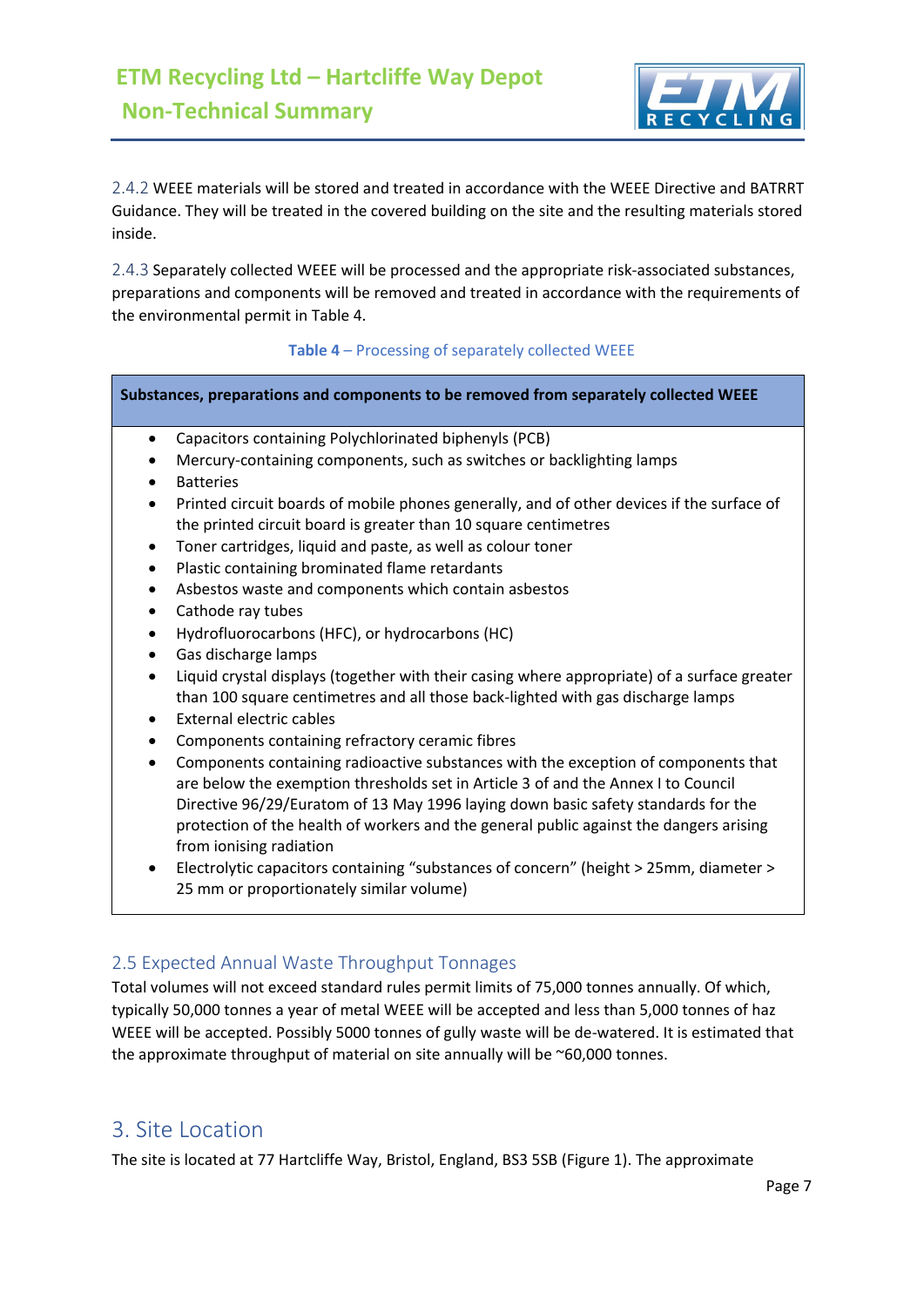

national grid reference for the site is ST 58177 69942. The site is predominantly surrounded by industrial and commercial buildings with the nearest residential building sitting ∼180 m away from the northern site boundary.

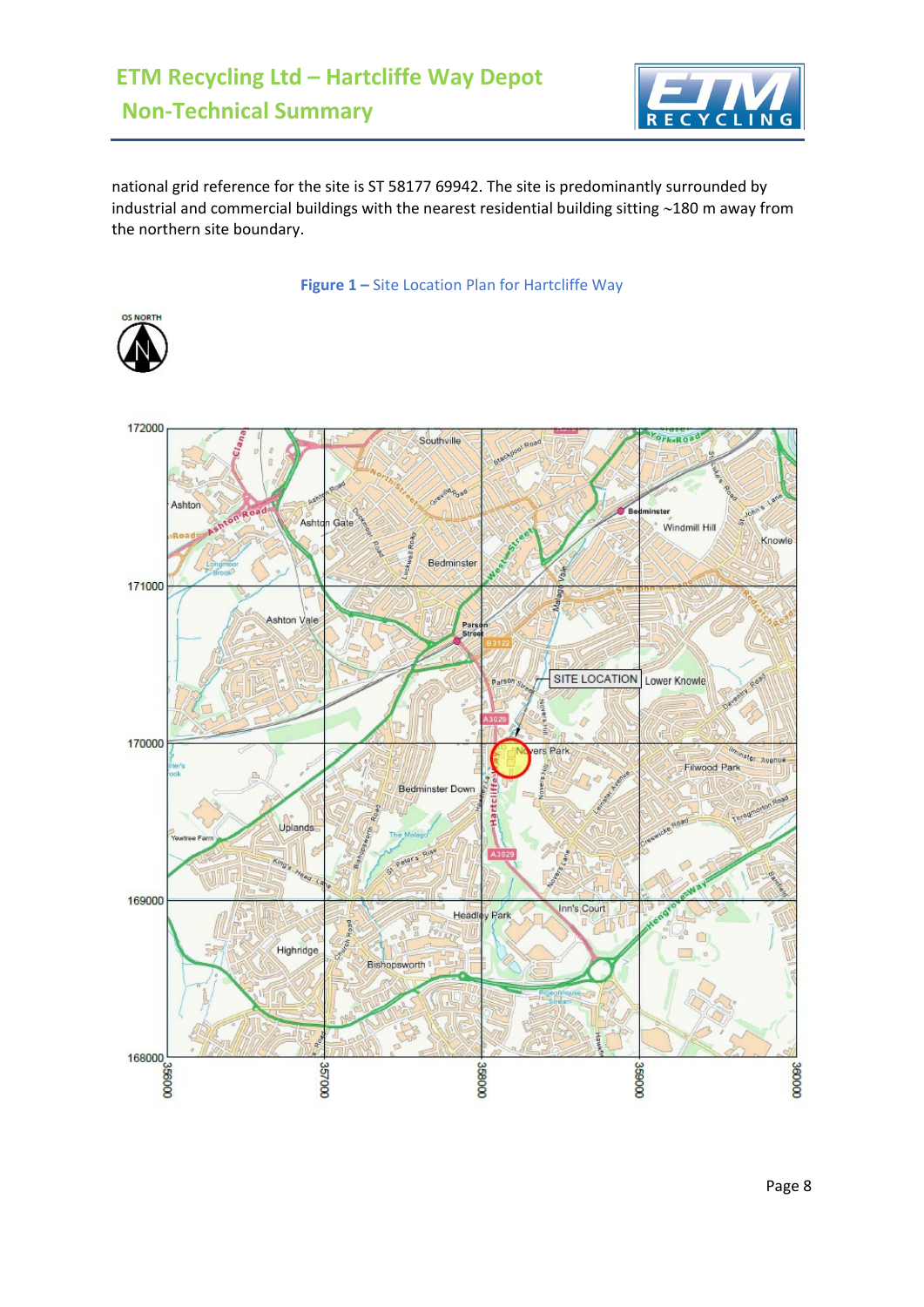

## 4. Site Management

A Technically Competent Manager is on site for at least 1 full day per week and a site supervisor, who will be responsible for daily operations will continue to be on site during working hours.

The Environmental H1 Risk Assessment submitted as part of this application will be used to identify any risks and opportunities at the site, arising from this permit and operations. Additional control measures will be implemented to prevent or reduce risks.

Operational procedures will be implemented that consider the location of waste processing and storage areas.

All employees will receive environmental training that incorporates the site activities and waste streams accepted onsite.

As identified in the Environmental H1 Risk Assessment carried out as part of the permit application, specific management plans, covering emissions and fire have been created and these will be implemented as part of the Environmental Management System (EMS). These management plans account for the waste types, and quantities of waste to be treated and stored on site.

## 5. Environmental Setting

#### 5.1 Potential Receptors

The site is predominantly surrounded by industrial and commercial infrastructure, including Avon Fire & Rescue service, Luckwell Garage, Dulux Decorator Centre paint shop, Appeal Conservatory Blinds shop and Tiley Motors. The nearest residential property is located on Wimborne Road, 177 m to the north of the site. There are other surrounding properties in this cul-de-sac. Another area of residential properties is found on Novers Hill to the east of the site, the nearest property in this location is located 210 m from the eastern site boundary.

There are five schools and three nurseries located within 1 km of the site with Knowle DGE Learning Centre being the closest, located 400 m from the southeast of the site.

There are no hospitals within 1 km of the site, but there is a care home (Osborne Court Care Home) located 950 m to the north and Knowle West Healthy Living Park located 460 m to the east of the site.

All receptors within 1 km of the site are located on the Sensitive Receptor Plan.

#### 5.2 Groundwater

The site is not within a source protection zone, it is located in flood zone 1 meaning it has a low probability of flooding. The underlying geology has a slightly acid loamy texture and clayey soils with impeded drainage.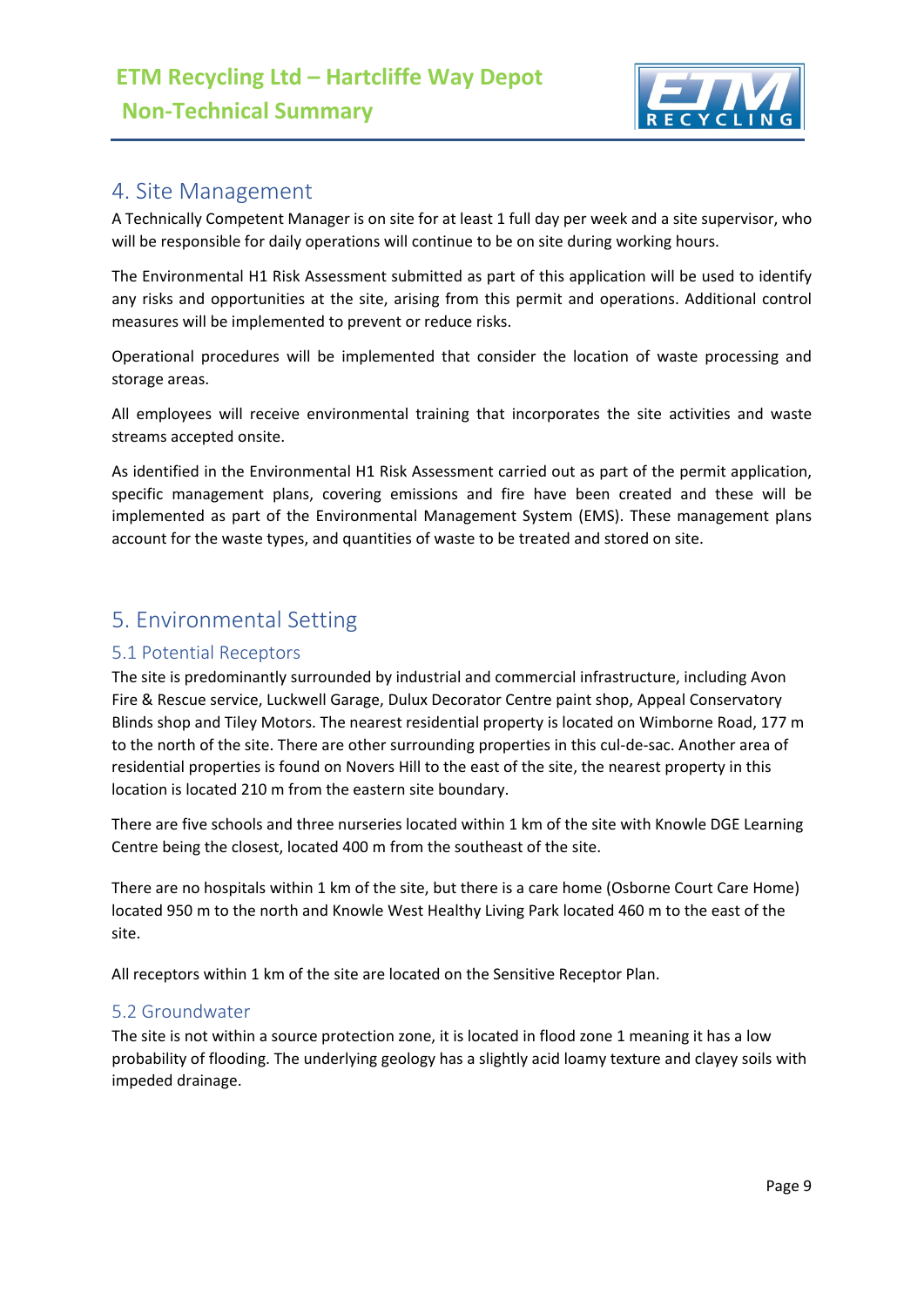

## 6. Application Site Condition Report

An Application Site Condition Report has been prepared for the land proposed as part of this new bespoke environmental permit application.

## 7. Monitoring

#### 7.1 Air

Visual inspections will be carried out daily during operational hours, especially when carrying out activities that are dust producing. Best practicable means will be applied to minimise dust emissions and to ensure compliance with the Dust Management Plan. The site will not be carrying out high dust producing processing activities.

#### 7.2 Groundwater

No monitoring of groundwater is proposed as fugitive releases to groundwater will be prevented by conducting all operations, including the unloading of waste, sorting and storage of waste streams in areas sealed with an impermeable concrete surface to prevent a pathway for migration of pollutants to groundwater. The site also has a positive sealed drainage system with a connection to a foul sewer to prevent emissions to groundwater.

#### 7.3 Fire Prevention

Some combustible wastes will be stored on site, so a detailed Fire Prevention Plan is supplied in support of this permit application. Measures outlined in the Fire Prevention Plan and Environmental H1 Risk Assessment will be applied to mitigate the chance of fire.

#### 7.4 Emissions

There will be no point source emissions to water or land associated with this new bespoke permit.

The potential sources of fugitive emissions to air have been identified and a Dust Management Plan (ref) has been prepared to prevent any potential dust emissions from reaching any nearby receptors.

Fugitive emissions to groundwater have been considered and all operational areas and quarantine points are surfaced with impermeable concrete. Proposed operational and storage areas will be surfaced with concrete prior to any waste storage taking place. Fuel is stored in a fully bunded tank above ground store, away from waste operational areas.

All waste is loaded, unloaded, and stored on impermeable surfacing with sealed drainage which is connected to the foul sewer on the entrance road off Hartcliffe Way. In the event of a spill, leak or fire, surface water from the site will be collected in interceptors and contained in the holding tank. The valves in the tank will be shut off to prevent the migration of contaminated water into the foul water system. The fire/spill water in the tank will be removed from site to a treatment facility.

Fugitive releases to the groundwater will be prevented by carrying out all operations, including the unloading of waste, sorting and storage of waste streams on impermeable concrete surfacing to prevent a pathway for migration to the ground.

Any potentially polluting spillages at the site will be subject to the procedures detailed in the site EMS.